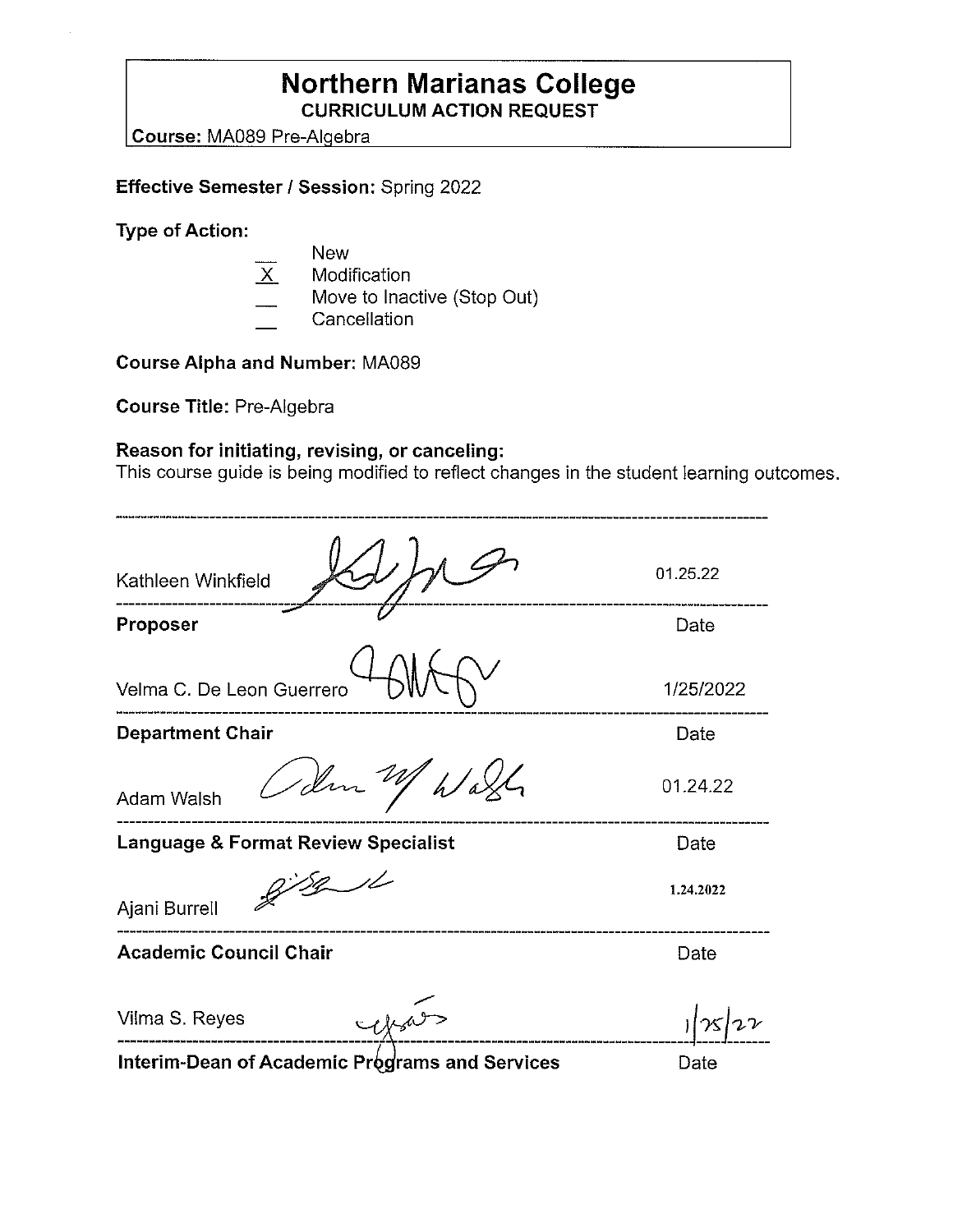**Course:** MA089 Pre-Algebra

## **1. Department**

Science, Mathematics, Health & Athletics

## **2. Purpose**

This course covers concepts of arithmetic and fundamental concepts of algebra. This course is designed to assist those students who need to improve their mathematical skills so that they can be placed in college-level mathematics courses.

The need for this course was further demonstrated by the last 10 years of data from NMC's mathematics placement tests that show approximately 90% of all incoming students place at the Developmental Math.

## **3. Description**

In paragraph form, give the course description.

# **A. Required/Recommended Textbook(s) and Related Materials**

Required:

Aufmann, Richard N. and Joann S. Lockwood, Prealgebra, An applied Approach, 6<sup>th</sup> ed. Belmont, CA: Brooks/Cole, Cengage Learning, 2014.

Recommended: None

## **B. Contact Hours**

- **1. Lecture:** 3 per week/ 3 per semester
- **2. Lab:** None
- **3. Other:** None

## **C. Credits**

- **1. Number:** 3
- **2. Type:** Non-Degree Units

### **D. Catalogue Course Description**

Note: MA087, MA089, and MA091 are preparatory courses in mathematics and do not carry college degree credit (i.e.,  $NDU = non-degree$  units).

This pre-algebra course covers variables and expressions with variables; monomials, binomials, and polynomials; exponents; first-degree equations with one variable and with two variables; the metric system and the U.S. system of measurement; ratios, rates, proportions, and percents; basic geometry. This course is designed to assist those students who need to upgrade their basic math skills so that they can be successful in subsequent mathematics courses. Prerequisite: BE111 or concurrent enrollment in EN085, MA087. (Offered Fall, Spring, and Summer)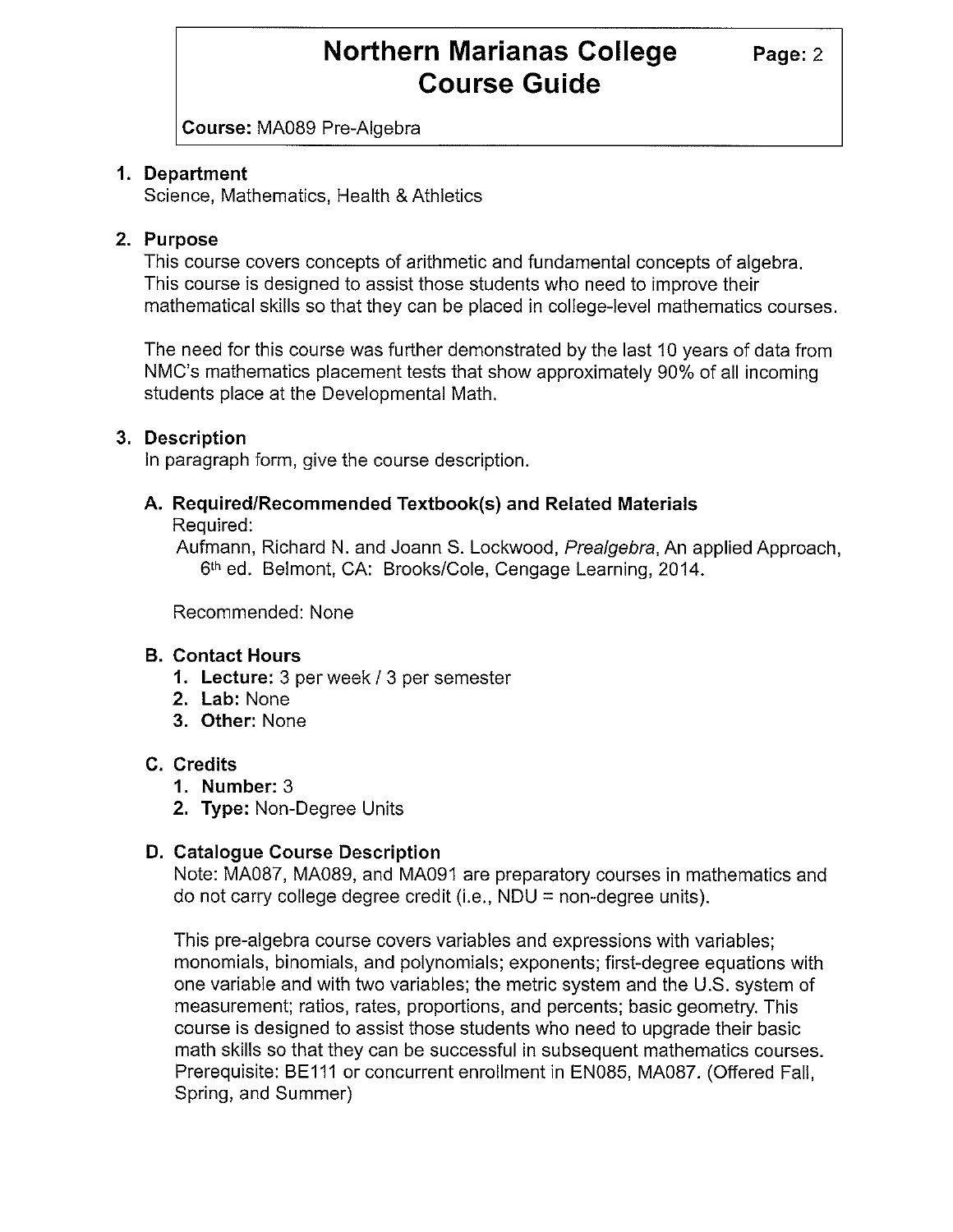**Course:** MA089 Pre-Algebra

### **E. Degree or Certificate Requirements Met by Course**

None. A passing grade in this course satisfies only the mathematics proficiency requirement for entry into MA091 Beginning Algebra.

### **F. Course Activities and Design**

Course activities include: lecture, class discussions, group work, homework assignments, viewing audio-visual materials, calculator exploration, quizzes, tests, and a final exam.

#### **4. Course Prerequisite(s); Concurrent Course Enrollment**  Prerequisites: BE 111 Concurrent Course Enrollment: EN085 & MA087

### **Required English/Mathematics Proficiency Level(s)**

English Placement Level: EN095 Mathematics Placement Level: MA089

#### **5. Estimated Cost of Course; Instructional Resources Needed**

Cost to the Student: Tuition for a 3-credit course, cost of textbook, cost of graphing calculator (optional), and the student activities fee.

Cost to the College: Instructor's salary.

Instructional resources needed for this course include: white board and white board markers, and as available, the use of audiovisual equipment, ELMO projector.

#### **6. Method of Evaluation**

Students will be evaluated by their performance on the chapter quizzes, homework, tests as well as a final exam. NMC's grading and attendance policies will be followed.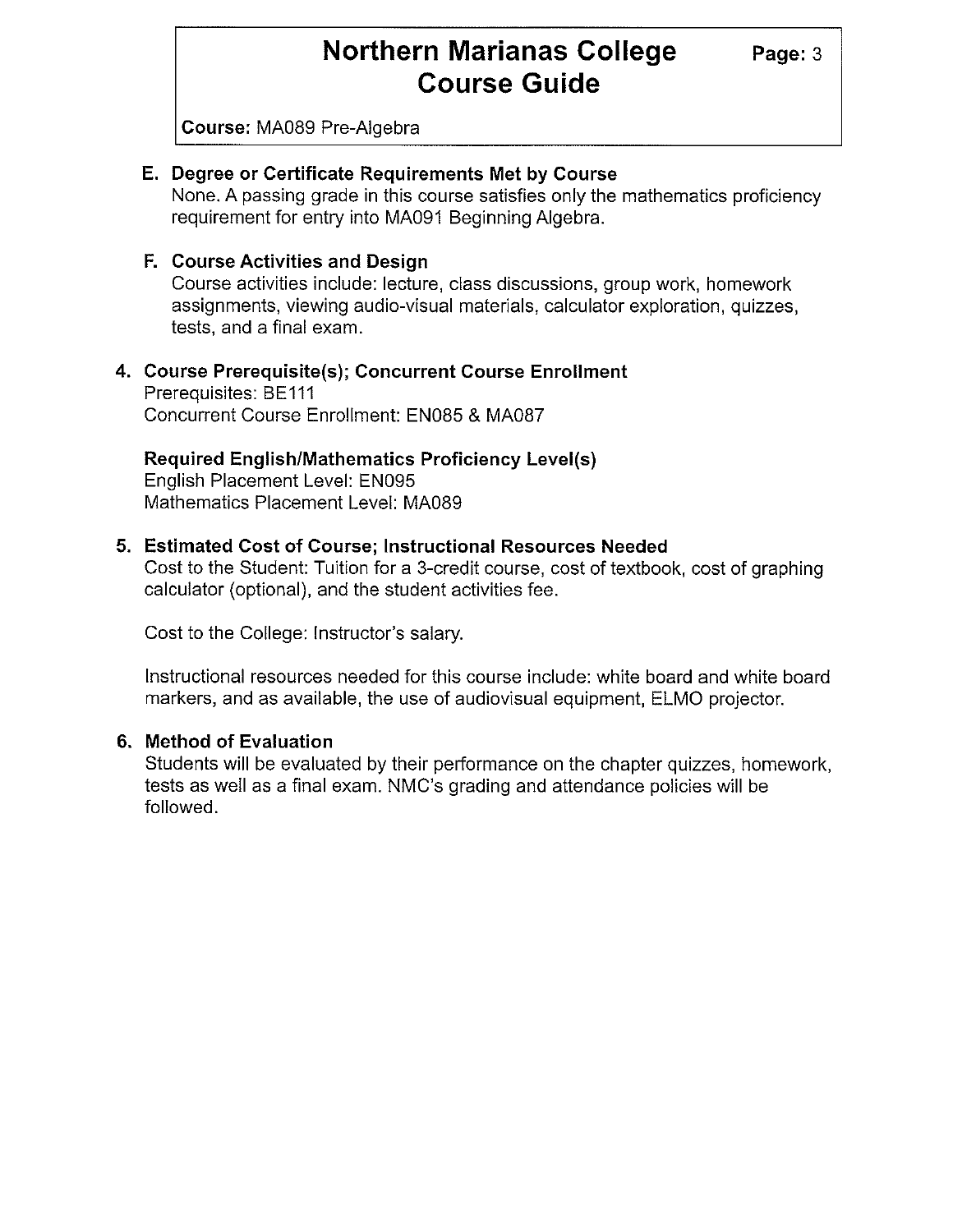**Course:** MA089 Pre-Algebra

## **7. Course Outline**

This is a topical outline and does not necessarily indicate the sequence in which the material will be presented.

- 1.0 Expressions with Variables
	- 1.1 Properties of real numbers
	- 1.2 Simplifying and evaluating expressions containing variables
	- 1.3 Addition and subtraction of polynomials
	- 1.4 Multiplication of monomials
	- 1.5 Powers of monomials ( exponential expressions)
	- 1.6 Multiplication of polynomials
		- 1.6.1 Multiplication of a polynomial by a monomial
		- 1.6.2 Multiplication of two binomials, and the FOIL method
	- 1.7 Division of monomials
	- 1.8 Scientific notation
	- 1.9 Verbal expressions and expressions containing variables
- 2.0 First-Degree Equations
	- 2.1 First-Degree equations with one variable
	- 2.2 First-Degree equations with one variable and parentheses
	- 2.3 Translating sentences into equations, and solving the equations
	- 2.4 The rectangular coordinate system
	- 2.5 Graphs of linear equations in two variables (straight lines)
- 3.0 Measurement and Proportion
	- 3.1 The metric system of measurement
	- 3.2 Ratios and rates
	- 3.3 The U.S. system of measurement
	- 3.4 Converting between the U.S. system of measurement and the metric system
	- 3.5 Proportions
- 4.0 Percent
	- 4.1 Converting percents to fractions, and percents to decimals
	- 4.2 Converting fractions to percents, and decimals to percents
	- 4.3 Solving the basic percent equation
	- 4.4 Solving percent problems using proportions
	- 4.5 Percent increase and percent decrease
	- 4.6 Price markups and discounts (price markdowns)
	- 4.7 Simple interest, and the simple interest formula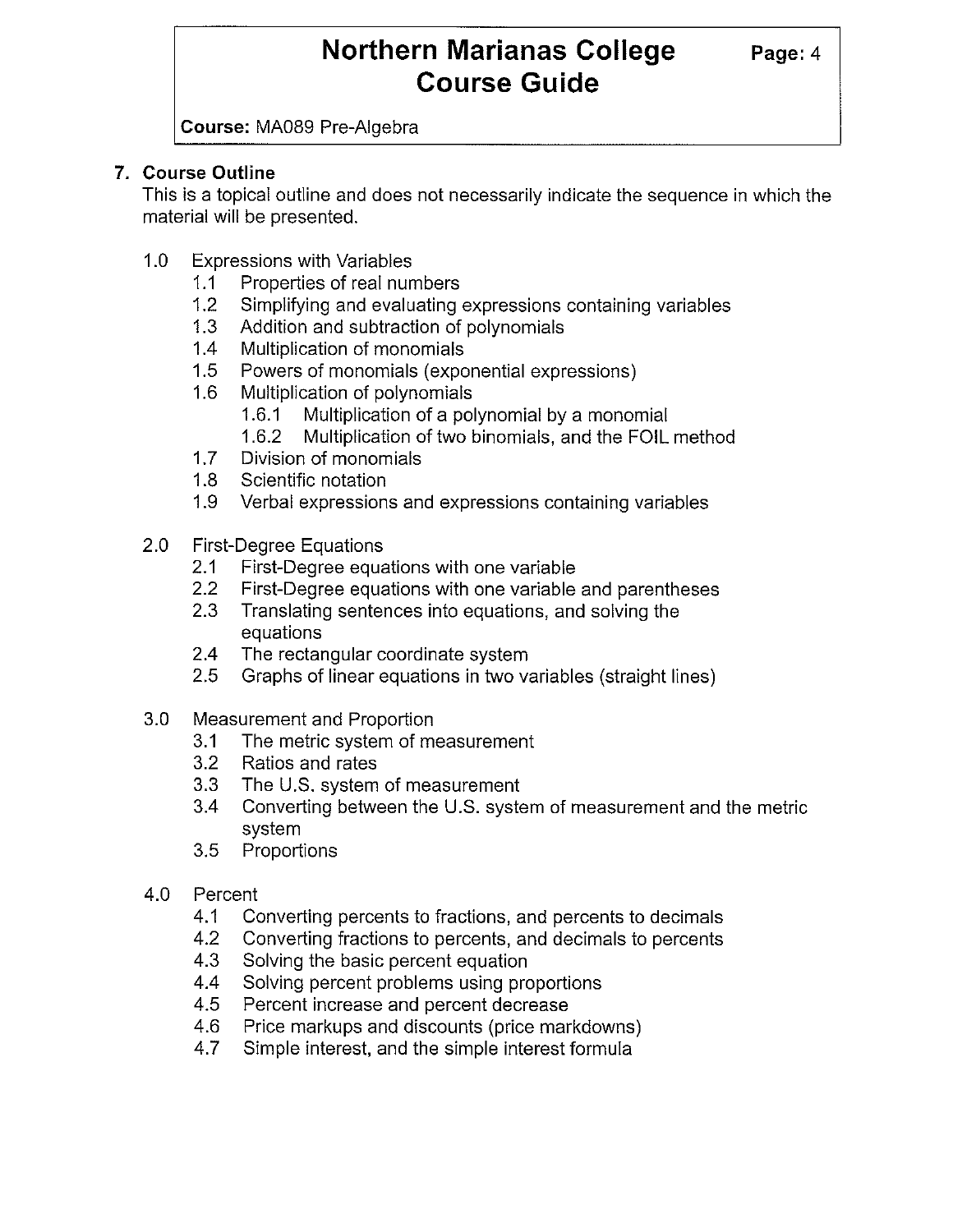**Course:** MA089 Pre-Algebra

- 5.0 Geometry
	- 5.1 Definitions of basic geometric concepts
		- 5.1.1 Basic geometric concepts involving lines: point, line, and line segment
		- 5.1.2 Basic geometric concepts involving angles: ray, angle, vertex, right angle, acute angle, obtuse angle
	- 5.2 Plane geometric figures
		- 5.2.1 Perimeter and circumference
		- 5.2.2 Area
	- 5.3 Triangles
		- 5.3.1 The Pythagorean theorem
		- 5.3.2 Similar triangles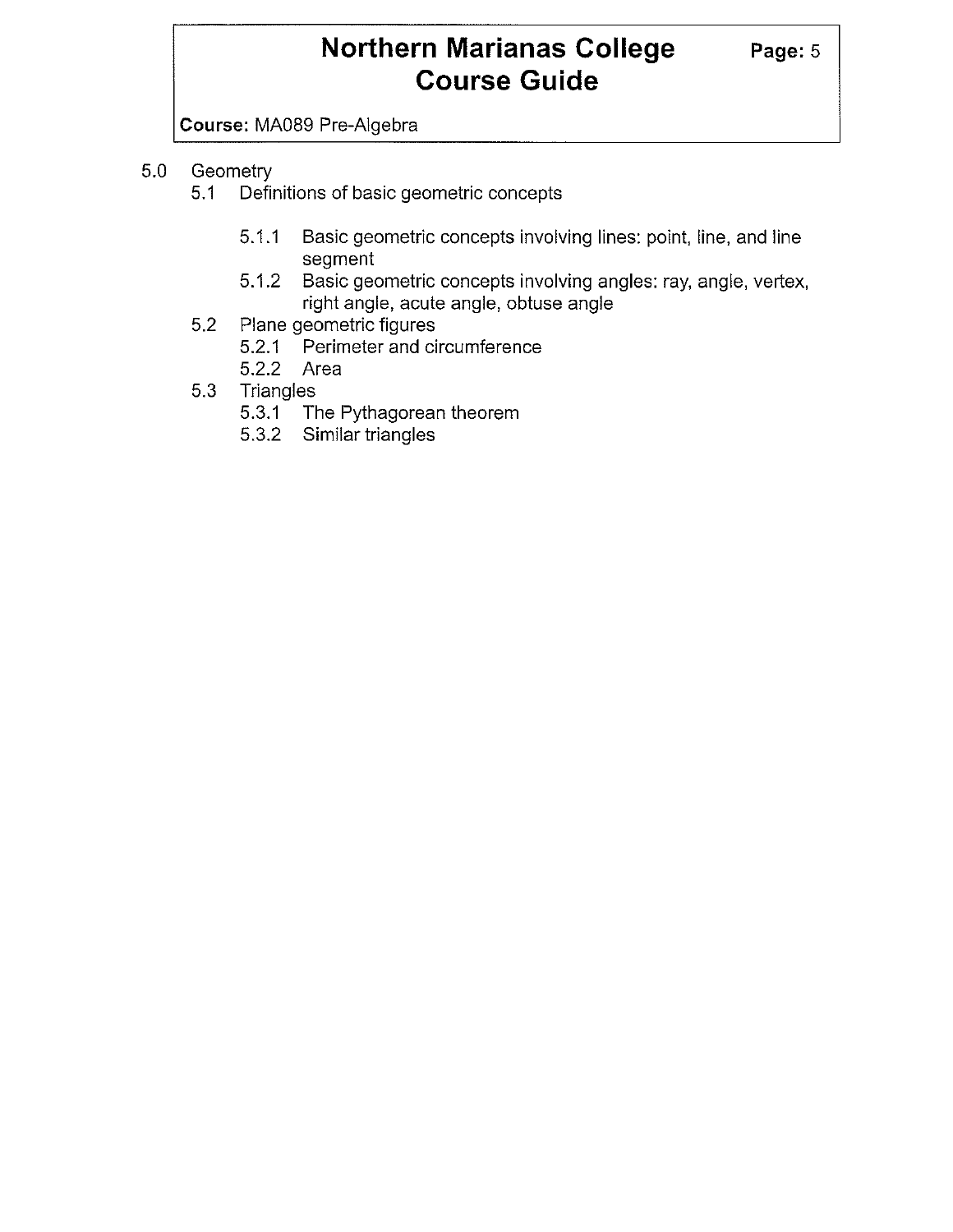**Course:** MA089 Pre-Algebra

## **8. Instructional Goals**

The course will introduce students to:

- 1.0 Properties of Real Numbers;
- 2.0 Simplifying and Evaluating Expressions Containing Variables;
- 3.0 Performing Mathematical Operations on Monomials, Binomials, and Polynomials;
- 4.0 Scientific Notation;
- 5.0 First-Degree Equation;
- 6.0 The Rectangular Coordinate System;
- 7.0 Graphing Linear Equations in Two Variables;
- 8.0 The Metric System of Measurement;
- 9.0 The U.S. System of Measurement;
- 10.0 Ratios, Rates, and Proportions;
- 11.0 Percents, Fractions, and Decimals;
- 12.0 Equations and Word Problems Involving Percents;
- 13.0 Definitions of Basic Geometric Concepts Involving Lines and Angles;
- 14.0 The Perimeter, Circumference, and Area of Plan Geometric Figures;
- 15.0 The Pythagorean Theorem; and
- 16.0 Similar Triangles.